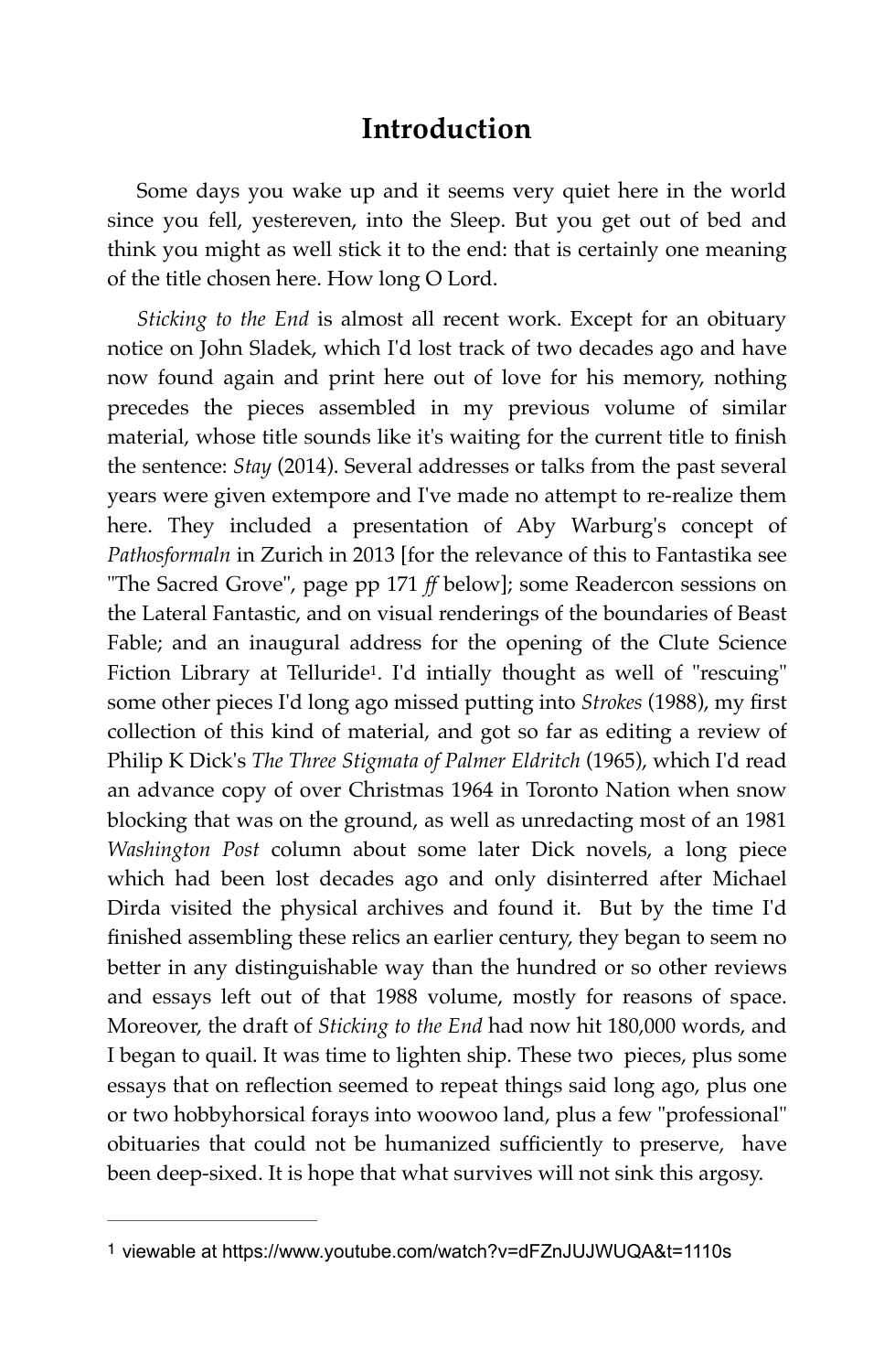The title also refers, half jokingly, to Anti-Spoiler Fetish, the exceptionalist claim that privileges the individual reader over the community by asserting that any single snowflake not wishing a piece to reveal how a story ends is justified in blockingthat exposure. Decisions as to how to reveal the significance of the shape of a book are *not for the critic to take*. Even tales published a century ago or longer, we now understand, should not be "spoiled" by discussing them in their entirety; the presence of Spoiler Alert imprimaturs in twenty-first century critical works on nineteenth century stories – sometimes boxed in **boldface** for prominence – touchingly evokes a pre-*Chatterley*-Trial world where gentlemen scholars were chary of saying anything that might distress a maiden. Whisper it not: that a decades-long failure of reviewers and critics to contemplate good and bad endings *may* have contributed to the fact that so many recent books end in unshrifted stupor: nobody can hear the confession of ending in a vacuum.

In *The Upswing: How We Came Together a Century Ago and How We Can Do It Again* (2020), the sociologist Robert D Putnam persuasively updates, from its seminal iteration in *Bowling Alone* (2000), the concept of "social capital": social capital being what Paul Collier in the *TLS* (16 April 2021) describes as "the web of non-contractual associational relationships that constitutes a community." The substance of *The Upswing* is a braiding together of this complex pattern of indices to reinforce the argument that, starting in the 1960s, there has been a thinning down of "social capital" from the community-based episteme which for a century had alleviated the solitudinous individualism of nineteenth-century America. His analysis of the narcisssistic "I"-based individualist environment that daily asphyxiates us, the entitlement I-cabals we tug forelock to, is massively comprehensive. *Spoiler alert!*: Only one index of narcissistic self-privileging over community seems to have escsaped Putnam's notice.

So, much of *Sticking to the End* seems to have been written in exactly that world Putnam describes, the ears of the mind battered by the increasing acoustic and psychic decibel level of the new race. At the darkest psychic pitch of this immurement – the Covid lockdowns seeming at times no more than a Body English of the solitudinizing of the world – it got worse than merely having to fend off a few thousand skinned Solitudes of Me: because the past seemed to have gone belly up. It was as though a bleeding out of the tesserae or ragas of lives in the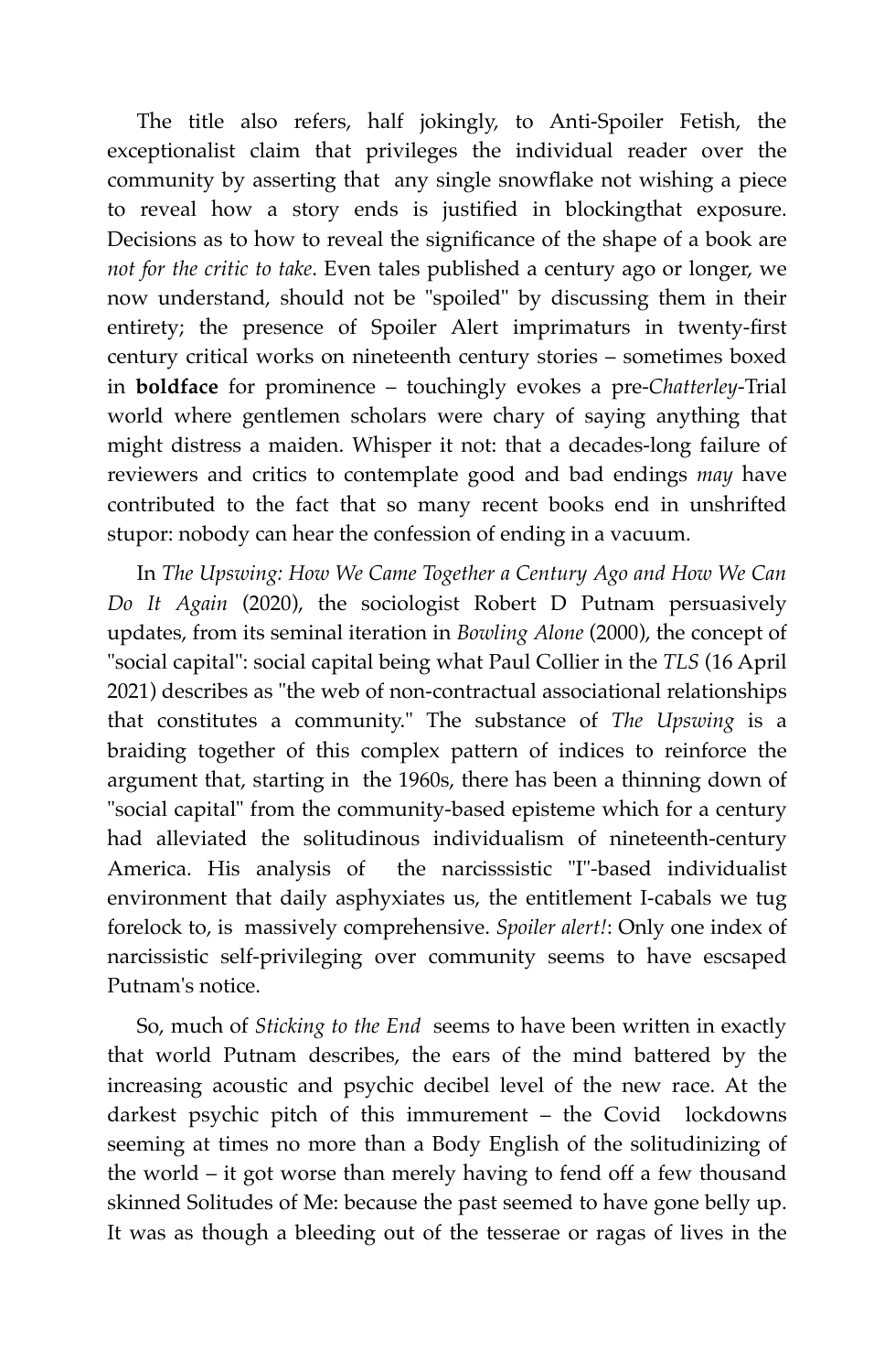company of others might never be caulked. I do remember earlier this year scratching a note on the fake windowpane of my Facebook account: that it was kill-me-deadly odd in here, so far from the home dayspring of our kind, of lives concelebrant of differences like the taste of honeys.

But this did begin to lift, hence the getting of this book done.

Some further implications subtend from the title. If there was once a Middest to the world and its stories, a raft for stories to float upon, as Frank Kermode suggests in *The Sense of an Ending* (1967), it seems to have shrunk into prelude. The title *Sticking to the End* clocks an apprehension that our lives are suffering asphyxiation through fixated adherence to the End of things; a sense that the tesseractal interjaculations of Fantastika are in danger of sticking to the endmoraines of this dishonoured home planet abandoned by its glaciers and all other water. Some of this sense, sagaciously condensed into assertions without proof, appeared in a **Scores** column for *Strange Horizons* in 2018, and has been considerably revised here [see p 171 *ff* below], *caveat lector*. In this piece, and in "The Sacred Grove" (cited above), I violate the protocols that have governed my previous six collections of previously assembled material, and which are otherwise applied again here: that revisions are restricted as much as possible to making original iterations fail better, without application of hindsight; and that later thoughts appear [*like this: within square brackets, in italics, and dated* **2022**].

There are fewer friends and editors to thank this time around, because some are dead, and because I write – mostly on my own initiative – for fewer journals than before. As far as journals do go, my thanks to Niall Harrison and Aishwarya Subramanian of *Strange Horizons*, to Kevin Maroney of the *New York Review of Science Fiction*, to Charul Palmer-Patel of *Fantastika Journal*, and to Liza Groen Trombi and Tim Pratt of *Locus*. Thanks to Patrick Nielsen Hayden of Tor Books and to James Rose of The Folio Society. Thanks to John Crowley for our conversation, which appears below, with the help of B Diane Martin and the Readercon Committee; thanks also to Bradford Morrow of *Conjunctions*. Multiple thanks to David Langford of *The Encyclopedia of Science Fiction*. Leigh Kennedy did the index, as always, with indefatigable patience, thank you again. Roger Robinson and I've been friends for forty years; and I've been publishing most of the stuff that is closest to my heart with his Beccon Publications for almost two decades now: thank you again. For everything I thank Liz Hand. For everything